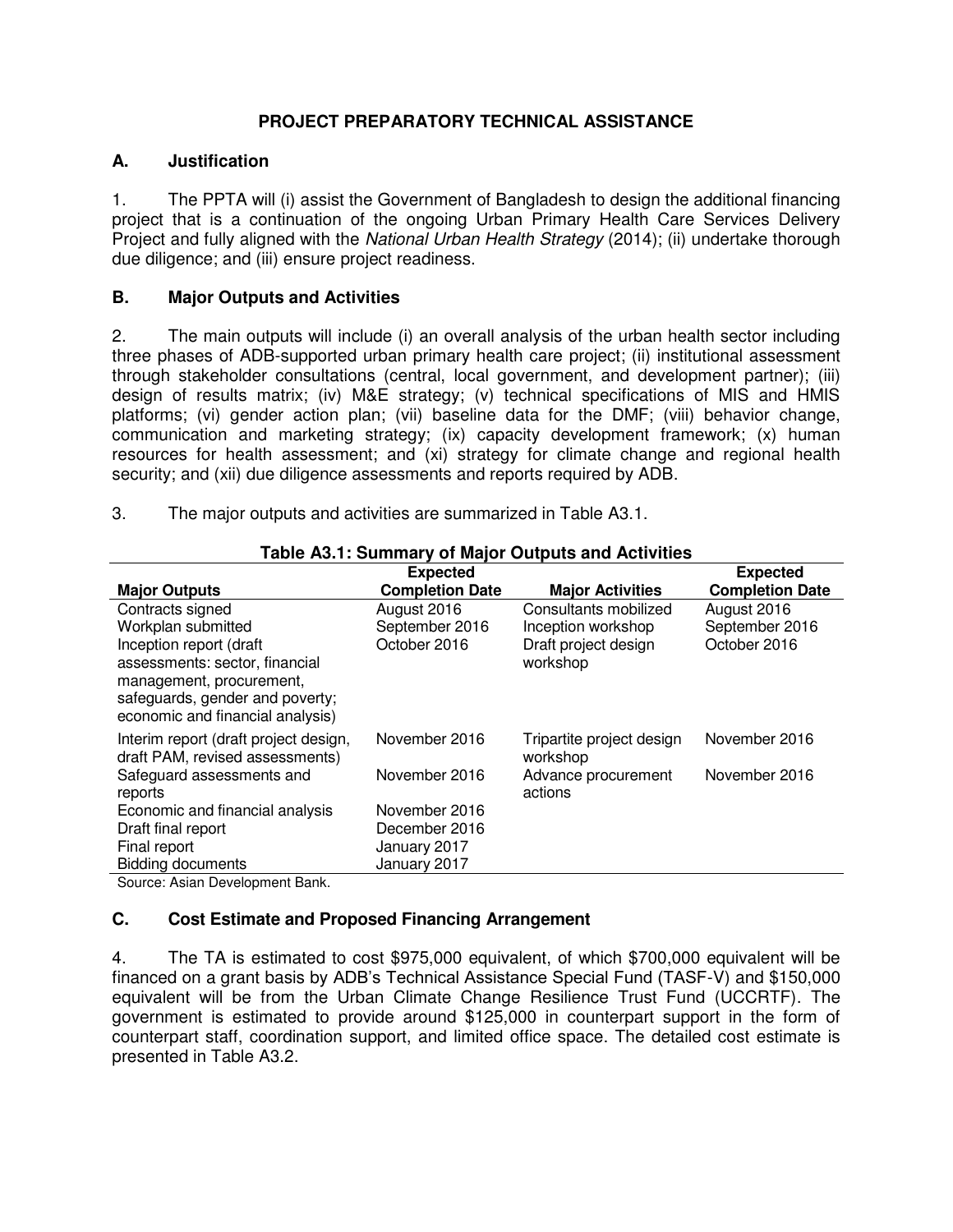#### **Table A3.2: Cost Estimates and Financing Plan**  (\$'000)

| Item           |                                                             | <b>Total</b><br><b>Cost</b> |
|----------------|-------------------------------------------------------------|-----------------------------|
|                | Asian Development Bank <sup>a</sup>                         |                             |
| 1 <sub>1</sub> | Consultants                                                 |                             |
|                |                                                             |                             |
|                | Remuneration and per diem<br>a.                             |                             |
|                | International consultants (17 person-months)                | 200.0                       |
|                | National consultants (48 person-months)<br>ii.              | 300.0                       |
|                | International and local travel<br>b.                        | 40.0                        |
|                | Reports and communications<br>C.                            | 5.0                         |
| 2.             | Equipment (computer, printer, etc.) <sup>b</sup>            | 10.0                        |
| 3.             | Workshops, training, seminars, and conferences <sup>c</sup> |                             |
|                | <b>Facilitators</b><br>a.                                   | 5.0                         |
|                | Training program<br>b.                                      | 10.0                        |
| 4.             | Land transport <sup>d</sup>                                 | 15.0                        |
| 5.             | Surveys                                                     | 20.0                        |
| 6.             | Miscellaneous administration and support costs              | 25.0                        |
| 7.             | Contingencies                                               | 70.0                        |
|                | <b>Subtotal A</b>                                           | 700.0                       |
|                | Urban Climate Change Resilience Trust Fund (UCCRTF)         |                             |
| 1.             | Consultants                                                 |                             |
|                | Remuneration and per diem<br>a.                             |                             |
|                | International consultants (6 person-months)<br>İ.           | 95.0                        |
|                | National consultants (2 person-months)<br>ii.               | 13.0                        |
|                | International and local travel<br>b.                        | 17.0                        |
| 2.             | Surveys                                                     | 17.0                        |
| 3.             | Contingencies                                               | 8.0                         |
|                | <b>Subtotal B</b>                                           | 150.0                       |
|                | <b>Total</b>                                                | 850.0                       |
|                |                                                             |                             |

Note: The technical assistance (TA) is estimated to cost \$975,000, of which contributions from the Asian Development Bank (ADB) are presented in the table above. The Government of Bangladesh will provide counterpart support in the form counterpart staff, coordination support, and limited office space in-kind contribution. The value of government contribution is estimated to account for 13% of the total TA cost.

4 \$2,000

Government office or hotel

\$1,000

a Financed by the Asian Development Bank's Technical Assistance Special Fund-V b

Type **Contains a Community** Cost Cuantity Cost Cost Laptops 8 \$7,000

**Stationery** c Workshops, training, seminars, and conferences Purpose Venue Stakeholder consultations, meetings, workshops Government office or hotel<br>Training of stakeholders Government office or hotel

Multifunction printer (printer, copy, fax, scanner)

d Land transport

Equipment

Consultations, meetings, and trainings with stakeholders outside Dhaka will be conducted. Therefore, leasing two vehicles for a period of time is required. 12 months

Source: Asian Development Bank.

### **D. Consulting Services**

5. The TA will mobilize a total of 73 person-months (23 international and 50 national) of consulting inputs and will be executed in two phases. The first phase will require 53 person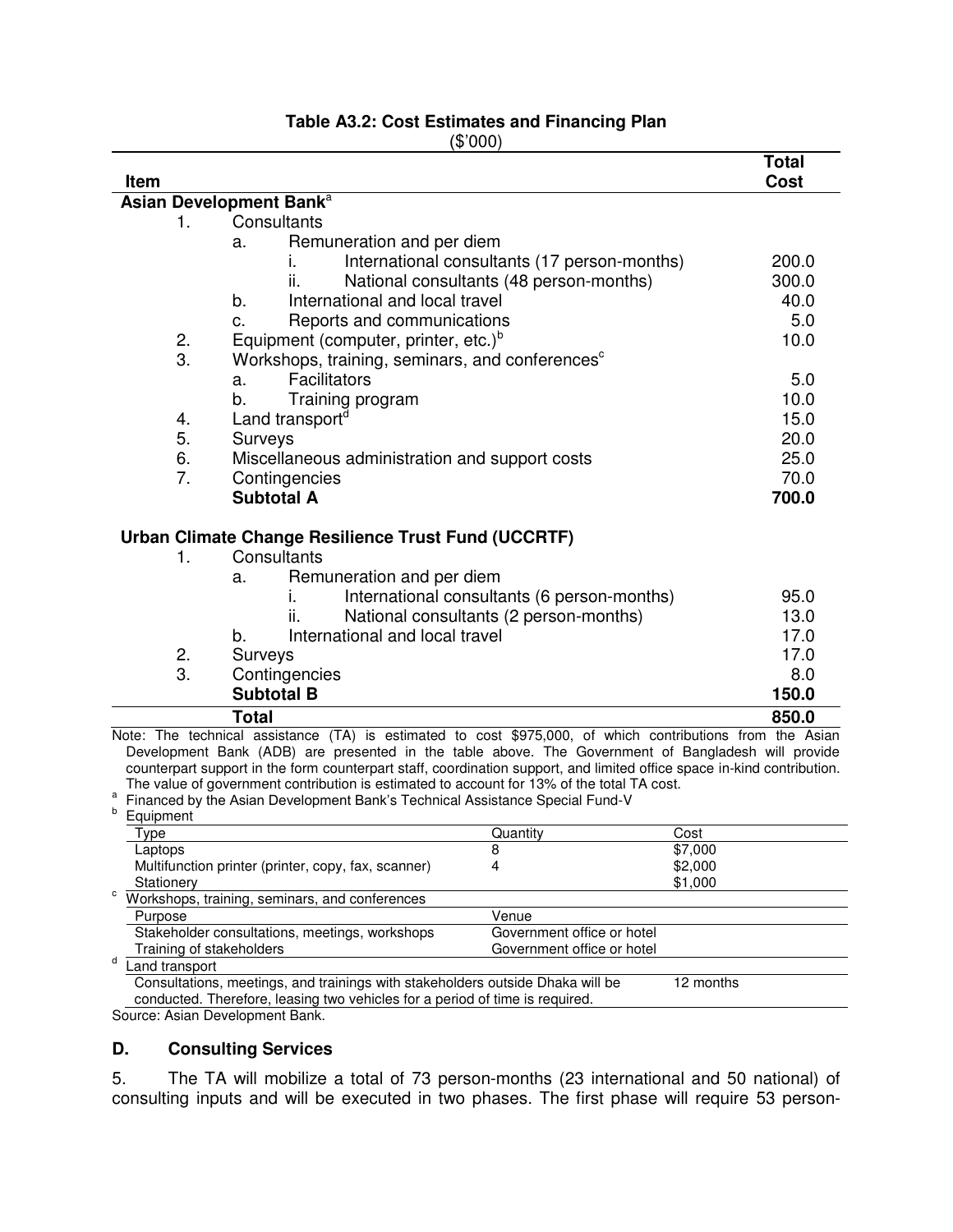months (20 international and 34 national) of consulting services and will be implemented through a firm over 12 months. The project design and due diligence will be completed within 3 months with selected experts to continue intermittent support during the remaining 9 months. Also, during these remaining 9 months, the second phase of the TA will be executed comprising 19 person-months (3 international and 16 national) of individual consulting services for bridging assistance, and further due diligence and support during the fact-finding mission. The selection and engagement of consulting inputs will be carried out in accordance with ADB's *Guidelines on the Use of Consultants* (2013, as amended from time to time). The consulting firm will be selected on the basis of simplified technical proposal in accordance with quality and cost based selection procedures. A quality to cost ratio of 90:10 will be followed. All TA-financed goods will be procured in line with ADB's *Procurement Guidelines* (2015, as amended from time to time). All disbursements under the TA will be done in accordance with ADB's *Technical Assistance Disbursement Handbook* (2010, as amended). Lump sum payments or output-based contracts will be considered under the TA in line with ADB's MTR Action Plan Nos. 2.9.2. and 2.10.2. The TA will be implemented over a period of 19 months from approval in July 2016 to completion in December 2017.

| <b>Positions</b>                                   | <b>Person-Months Required</b> |
|----------------------------------------------------|-------------------------------|
| Phase 1 (firm)                                     |                               |
| <b>International</b>                               |                               |
| Health systems expert (Team leader)                | 3                             |
| Governance and financial management expert         |                               |
| Health information technology expert               |                               |
| Monitoring and evaluation expert                   |                               |
| Primary health care expert                         |                               |
| PPP transaction expert                             |                               |
| Procurement expert                                 | 6                             |
| Civil engineer - community infrastructure planning | 3                             |
| Climate change and health expert                   | 3                             |
| <b>National</b>                                    |                               |
| Health systems expert (Deputy Team Leader)         | 6                             |
| Governance and financial management expert         | 2                             |
| Health information technology expert               | $\overline{c}$                |
| Monitoring and evaluation expert                   | $\overline{c}$                |
| Economist and finance expert                       | $\overline{2}$                |
| Medical equipment expert                           | $\overline{c}$                |
| Social development (gender) expert                 | $\overline{c}$                |
| Civil engineer (Deputy Team Leader)                | 4                             |
| Structural design engineer                         | 3                             |
| Environment expert                                 | $\overline{c}$                |
| Social development (safeguards) expert             | $\overline{c}$                |
| Architect                                          | $\overline{c}$                |
| Infrastructure procurement and finance expert      | 3                             |
| Phase 2 (individual consultants)                   |                               |
| <b>International</b>                               |                               |
| PPP transaction expert                             | 1                             |
| Environment expert                                 | 1                             |
| Social safeguard expert                            |                               |
| <b>National</b>                                    |                               |
| To be determined                                   | 16                            |

**Table A3.3: Summary of Consulting Services Requirement** 

PPP = public-private partnership Source: Asian Development Bank.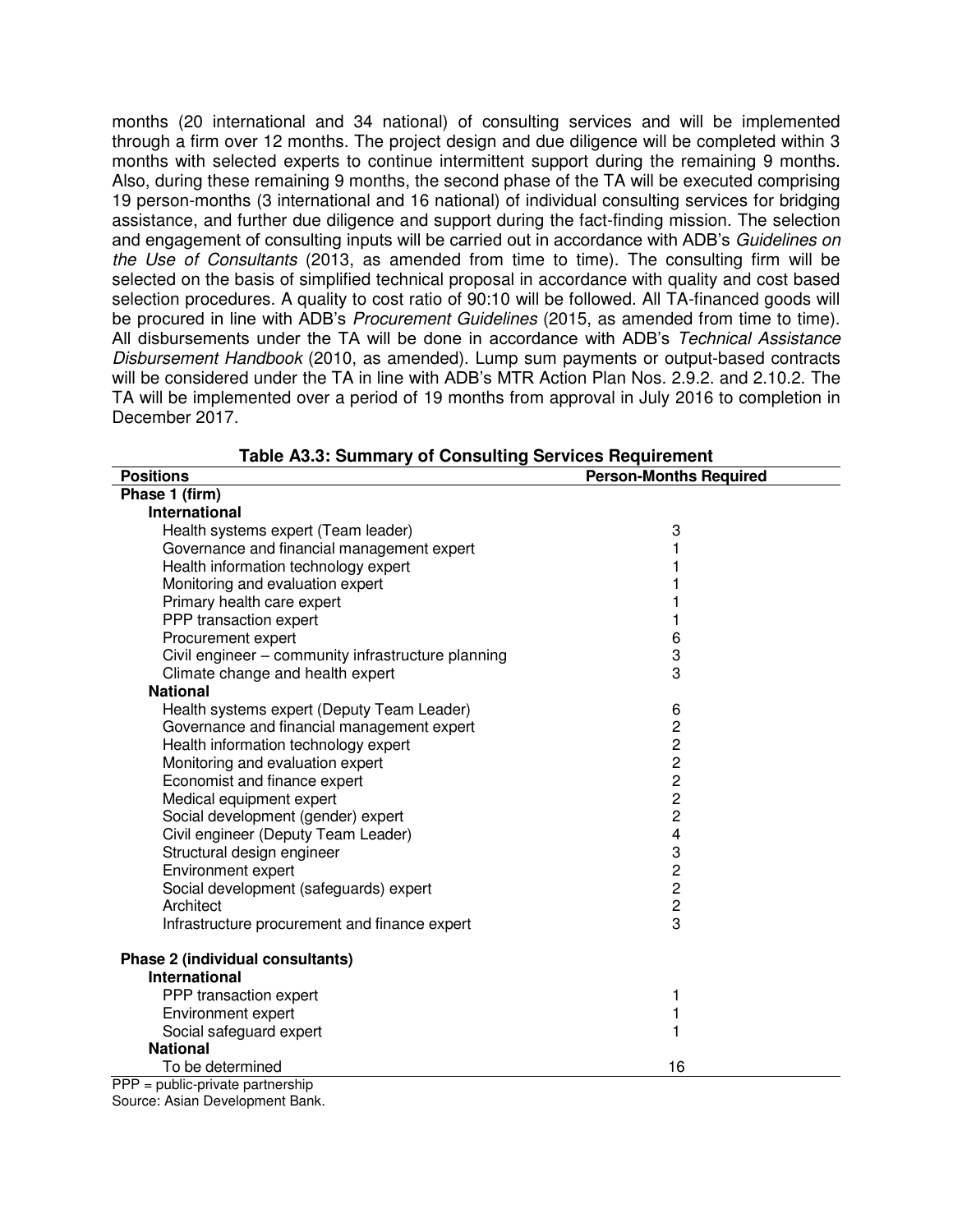6. The outline terms of reference for the consultants are described in paras. 7 to 34.

7. The firm led by an international health systems expert Team Leader will comprise a health care design arm and an infrastructure design arm. Each of the two arms will be supported by a Deputy Team Leader. The health care design arm will review the implementation of Urban Primary Health Care Services Delivery Project (UPHCSDP) from quality of health care, financial management, PPP model, information technology use, medical equipment, pro-poor targeting, measures of performance-based contracting and indicators thereof, procurement practices, and economic and financial analysis. The infrastructure design arm will assess the cost of upgrading existing health care facilities, cost of new facilities, conduct environmental and social safeguard assessment plans for identified and available sites. In addition, it will also prepare environmental and social safeguard review plans or frameworks as appropriate. The package will consist of 20 person-months of international consultants, and 34 person-months of national consultants.

8. **Health systems expert (Team Leader) (International; 3 person-months over 3 months).** The consultant will have a Master's in public health and/or Master's in Business Management with specialization in health care financing. Ph.D. in health systems, health economics, or health financing would be given preference. At least 15 years work experience. Work experience in a number of countries in designing and/or implementing relevant publicprivate partnerships (PPP) in health care projects would be essential. Previous experience in design of Asian Development Bank (ADB) or World Bank (WB) financed project would be preferred. The team leader will have the following responsibilities: (i) be responsible for the collective work of the consulting team and for timely preparation of all formal written reports the inception report, periodic progress reports, draft final report, and final report; (ii) with the assistance of other team members, undertake a comprehensive review of the (UPHCSDP); (iii) summarize lessons learned from UPHCSDP; (iv) identify various measures to strengthen the PPP model to deliver value for the money and ensure effective pro-poor targeting: (v) suggest the most cost-effective project design and prepare a project brief outlining the main components, subcomponents, and activities for the project; (vi) prepare the overall project framework and detailed action plan for strengthened institutional and financial sustainability of Government urban health sector; (vii) reach an agreement with the Government on the project and the proposed design and monitoring framework; with the assistance of other consultants, prepare a detailed project proposal; (viii) be responsible for issues related to project management, health systems management, and contracting arrangements with nongovernment organizations (NGOs); (ix) carefully assess the assumptions underlying the Project, identify risks that may hamper its implementation, and suggest measures that will minimize such risks; (x) together with counterparts, identify potential innovative activities (with implementation details)—for example, equity fund for assisting the poor, or any other health financing scheme; (xi) develop a system for monitoring and evaluation of the Project including: (a) identifying baseline data requirements and key performance indicators; (b) procedures for collecting, compiling, and analyzing monitoring data; (c) responsibilities of staff involved in monitoring and evaluation; (d) staff training and equipment needs at each level of the monitoring system; and (e) reporting requirements and formats; (xii) work with NGOs and aid agencies working in urban health to get feedback and inputs on the project design; and (m) explore the potential for cofinancing and for NGOs to get involved in implementing selected project components.

9. **Governance and financial management expert (international; 1 person-month intermittent over 3 months).** The consultant should have at least 7 years' experience in financial management and governance. A Chartered Accountant or MBA (Finance) or Cost Accountant would be preferred. The consultant will work closely with the team leader and the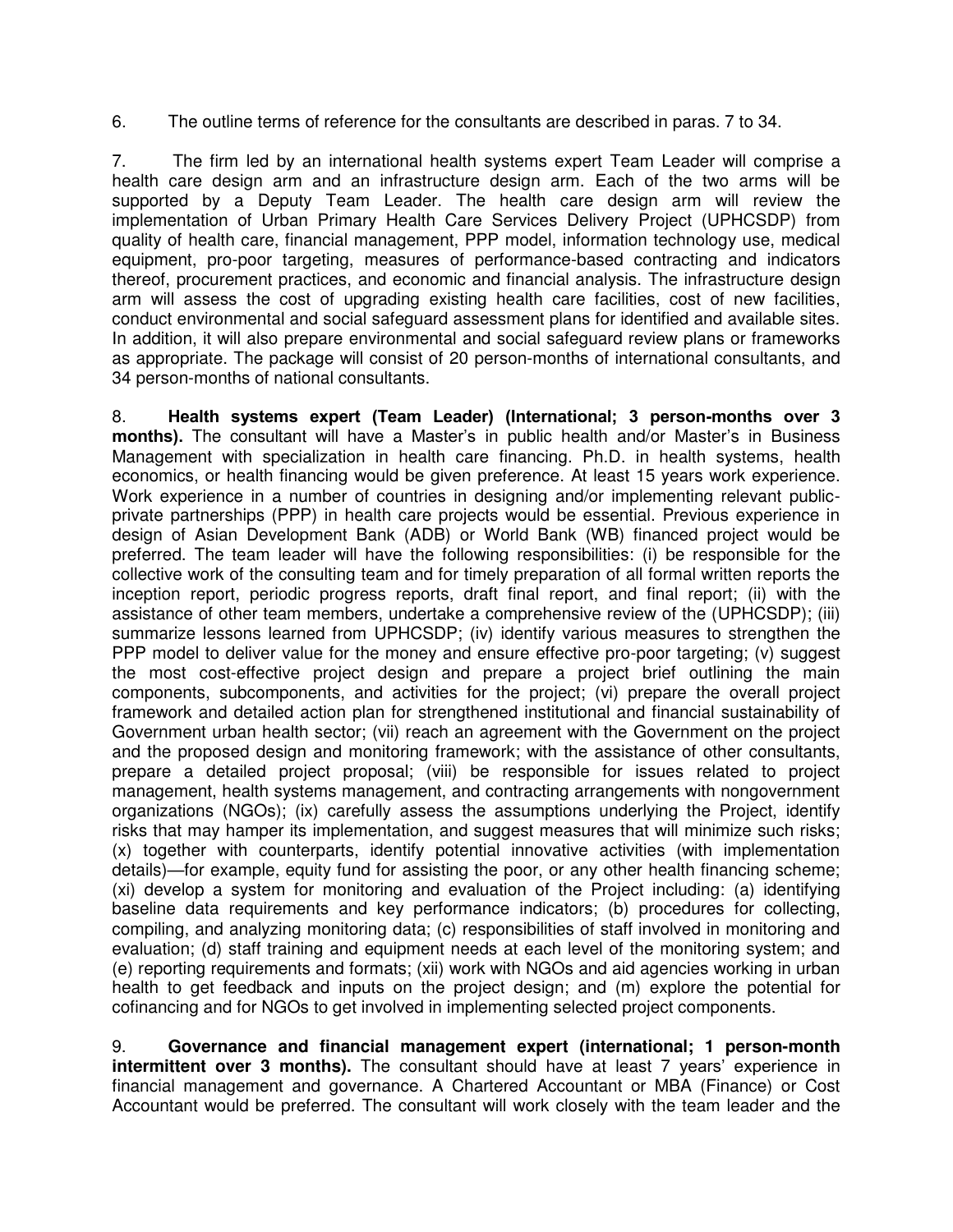relevant national consultant to conduct financial management and governance due diligence of the implementing agencies with respect to financial management of project related activities in accordance with ADB's *Guidelines for the Financial Governance and Management of Investment Projects Financed by Asian Development Bank* (2002) and ADB's *Handbook for Borrowers on the Financial Management and Analysis of Projects* (2006) that will include a review of (i) corporate planning and budgetary controls, (ii) financial and management accounting and reporting, (iii) internal control and audit systems, (iv) data processing; and (v) review current accounting, financial management, and control systems and give inputs into the project design to strengthen project governance and financial management; and an assessment of fiscal implications to the local and national governments, together with cost recovery plans and/or government financing plans and provisions where necessary to run and maintain the primary health care (PHC) centers and related services.

10. **Health information technology expert (international; 1 person-month intermittent over 3 months).** The consultant will have a relevant academic degree with at least 10 years of relevant experience. Experience in Africa, Latin America, and/or East Europe would be given preference. The consultant will closely work with the team leader and the relevant national consultant on all matters pertaining to medical information technology aspects of the project design. The consultant will (i) conduct information technology due diligence of the implementing agencies with respect to use of information technology in project related activities; (ii) assess how information and communication technology best practices can be adopted to these implementing agencies to increase the effectiveness of project implementation; (iii) review applicability of mobile and web-based and other new technologies for improvement of child and maternal care; and (iv) develop guidelines for implementing the project health management information system (HMIS) and management information system (MIS) using web-based DHIS2 platform. Based on the assessment, the consultant will propose technical assistance for integrating information and communication technology to improve project implementation into the project design.

11. **Monitoring and evaluation expert (international; 1 month intermittent over 3 months).** The consultant will have a relevant academic degree with at least 10 years of relevant experience. Experience in Africa, Latin America, and/or East Europe would be given preference. The consultant will closely work with the team leader and relevant national consultant on all matters pertaining to monitoring and evaluation. In relation to the project outcomes and in discussion with the team leader and relevant national consultant, the expert will (i) collect and produce an analytic report on health service delivery and quality of service data from all three phases of the project; (ii) design the project results framework and performance monitoring mechanisms, to include: (a) reporting and visualization on the web-based HMIS and MIS; (b) forms and monitoring schedule; and (c) outputs and outcome monitoring requirements (based on discussions with ADB and all specialists); (iii) develop TORs for midline and endline household, facility, and qualitative surveys and routine and periodic monitoring of outputs and outcome; (iv) supervise surveys and investigations; (v) carry out monitoring as per agreed schedule; (vi) review and contribute to project completion reports of sub borrowers; and (vii) coordinate with health information technology experts to complete web-based HMIS and MIS platforms.

12. **Primary health care expert (international; 1 person-month intermittent over 3 months).** The consultant will have a relevant medical and/or nursing degree with at least 10 years of relevant experience. A Master's degree in public health would be advantageous. Experience in Africa, Latin America, and/or East Europe would be given preference. The consultant will closely work with the team leader and the relevant national consultant on all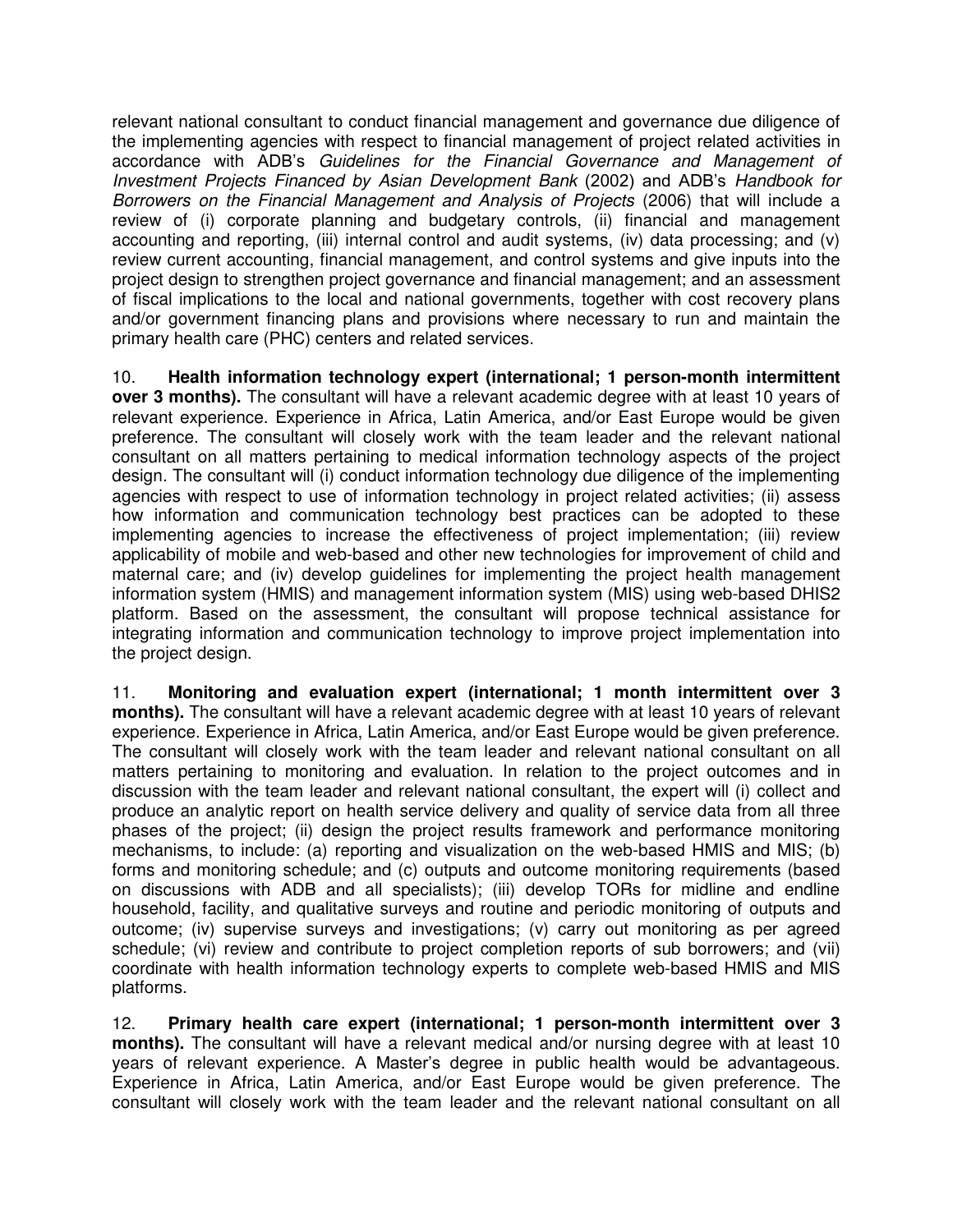matters pertaining to primary health care, nutrition, reproductive health, and communicable and non-communicable disease. The consultant will (i) review the health care delivery of UPHCSDP and propose design recommendations to strengthen the quality and the reach of the health services and (ii) review the current gaps in health care package UPHCSDP, and recommend design aspects to bridge the gaps.

13. **PPP transaction expert (international; 1 person-month intermittent over 3 months).**  The consultant will have a Master's degree in business management or health care financing, with at least 10 years of relevant experience. The consultant must have assisted in the transaction and/or design of PPPs in the health sector. The expert will review the contract documents of the UPHCSDP and based on global best practices experience and stakeholder consultation, provide recommendations on how to strengthen the contract documents of UPHCSDP to (i) increase the accountability of the provider, (ii) reduce the bureaucratic red tape and delays in payments in the contract, (iii) increase the scope to reward the better performer, and (iv) create adequate disincentives for the parties that do not perform well.

14. **Procurement expert (international; 6 person-months intermittent over 12 months).** The consultant will have a relevant degree with at least 7 years' experience in managing procurement on large health care projects both equipment, vehicles and contracting out of health services. In consultation, the expert will (i) review existing procurement plan; (ii) define project threshold based on market conditions/analysis, ADB's review requirements based on the risk identified and develop the procurement plan for all goods and services to be taken up for the new project; (iii) finalize the bid documents of all goods and services; (iv) prepare model evaluation reports and related transactions; and (v) conduct procurement capacity assessment of executing and all implementing agencies keeping in mind the overall country procurement environment and develop a risk assessment and mitigation action plan using ADB's *Guide on Assessing Procurement Risk and Determining Project Procurement Classification* (2014) (refer to Appendix 7, 8, 9, 11, 12, 13 and 14).

15. **Civil engineer – community infrastructure planning (international; 3 personmonths intermittent over 3 months).** The consultant will have a relevant academic degree with at least 10 years of relevant experience and with experience in community infrastructure and "green infrastructure." The consultant will closely work with the team leader and climate change and health expert to (i) support the national architect in integrating "green principles" in siting, location, design and construction, building materials in design of health facility structures; (ii) conduct urban health facility mapping and prioritization for effective decision making on facility location, coverage of vulnerable people and for preventive health interventions; (iii) identify opportunities for community WATSAN facilities, surface water source protection, and water harvesting; (iv) identify energy security and efficiency options for health facilities and delivery systems; (v) develop a methodology together with the Climate Change and Health Expert to prioritize infrastructure measures that have the greatest health impacts; (vi) estimate the expected costs of the prioritized interventions; and (vii) support the Climate Change and Health Expert in preparing the Urban Climate Change Resilience Trust Fund (UCCRTF) grant proposal, including the detailed terms of reference for the implementation of the prioritized community infrastructure measures.

16. **Climate change and health expert (international; 3 person-months over 3 months).** The consultant will have a relevant academic degree with at least 10 years of relevant experience in the design of climate change related projects in the health sector. The expert will work in close coordination with the team leader and the civil engineers to identify risks and opportunities related to urban health delivery in the context of increasing urbanization and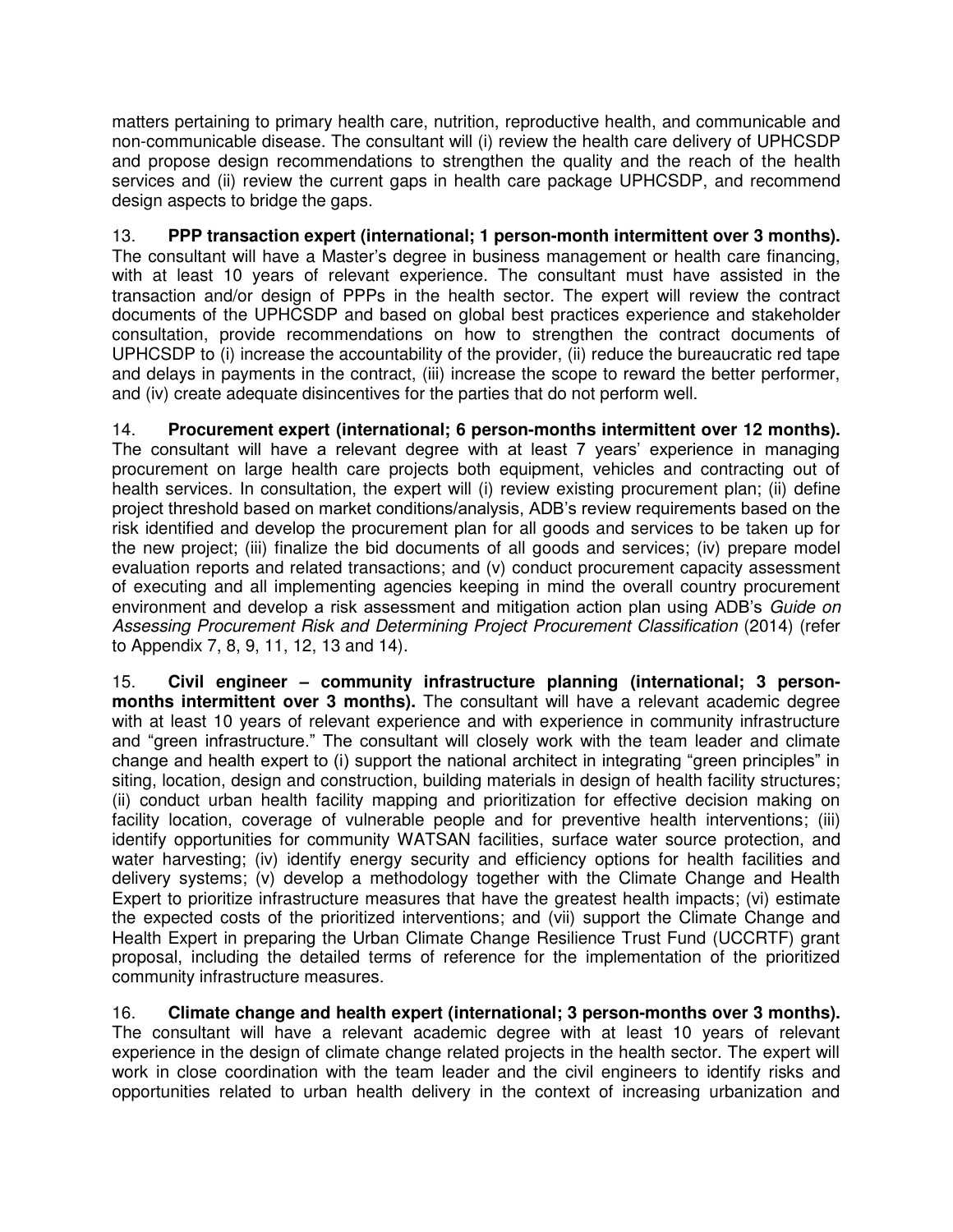climate change. The consultant is expected to (i) prepare a brief working paper on the direct and indirect links between climate change, urban infrastructure and public health in Bangladesh; (ii) carry out an institutional landscape mapping and capacity gap assessment of the health emergency risk management capabilities of ULBs and develop a health emergencies preparedness and Response plan/checklist for dealing with health emergencies in cities; (iii) carry out an institutional landscape mapping and capacity gap assessment for integrating health considerations into urban planning by ULBs; (iv) support the civil engineer in prioritizing community-based infrastructure measures to improve public health; (v) prepare a detailed training plan for climate resilient urban planning emergency risk management; (vi) prepare grant proposal with detailed terms of reference for the Urban Climate Change Resilience Trust Fund (UCCRTF) for three components (capacity building, emergency response, and community infrastructure); and (vii) works with team leader to ensure that identified grant components have gone through the appropriate due diligence requirements, including social and environmental safeguards, and have been accounted for in project costing.

17. **Health systems expert (Deputy Team Leader) (national; 6 person-months intermittent over 12 months).** The consultant will have a Master's degree in public health and/or Master's degree in Business Management with specialization in health care financing. Ph.D. in health systems/ health economics/ health financing would be given preference. At least 10 years work experience. The consultant will (i) conduct a robust assessment of capacities of various stakeholders and develop implementation plans for effective interventions in this area; and (ii) analyze alternatives and cost-effectiveness to develop plans that would be effective and sustainable for infrastructures and other components such as behavioral communications and marketing, information technology for staffing resources and financing.

18. **Governance and financial management expert (national; 2 person-months intermittent over 3 months).** The consultant should have at least 7 years' experience in financial management. A Master's degree in public administration or relevant degree and preferably professional accountancy qualification such as a CA, CPA, ACCA, etc. with experience in conducting governance assessment on an ADB financed project would be preferred. The consultant will work closely with the deputy team leader and the relevant international consultant to conduct financial management due diligence of the implementing agencies with respect to financial management of project related activities in accordance with ADB's *Guidelines for the Financial Governance and Management of Investment Projects Financed by Asian Development Bank* (2002) and ADB's *Handbook for Borrowers on the Financial Management and Analysis of Projects* (2006) that will include a review of (i) corporate planning and budgetary controls, (ii) financial and management accounting and reporting, (iii) internal control and audit systems, and (iv) data processing; and (v) review current accounting, financial management, and control systems and give inputs into the project design to strengthen project governance and financial management.

19. **Health information technology expert (national; 2 person-months intermittent over 3 months).** The consultant should have at least 7 years' experience in information and communication technology management, preferably in large health care project; and have a Master's degree in health management information systems and/or information technology related to project management would be preferred. The consultant will (i) work closely with the deputy team leader and relevant international consultant to conduct information technology due diligence of the implementing agencies with respect to use of information technology in project related activities; (ii) assess how information and communication technology best practices can be adopted to these implementing agencies to increase the effectiveness of project implementation; (iii) review applicability of mobile and web-based and other new technologies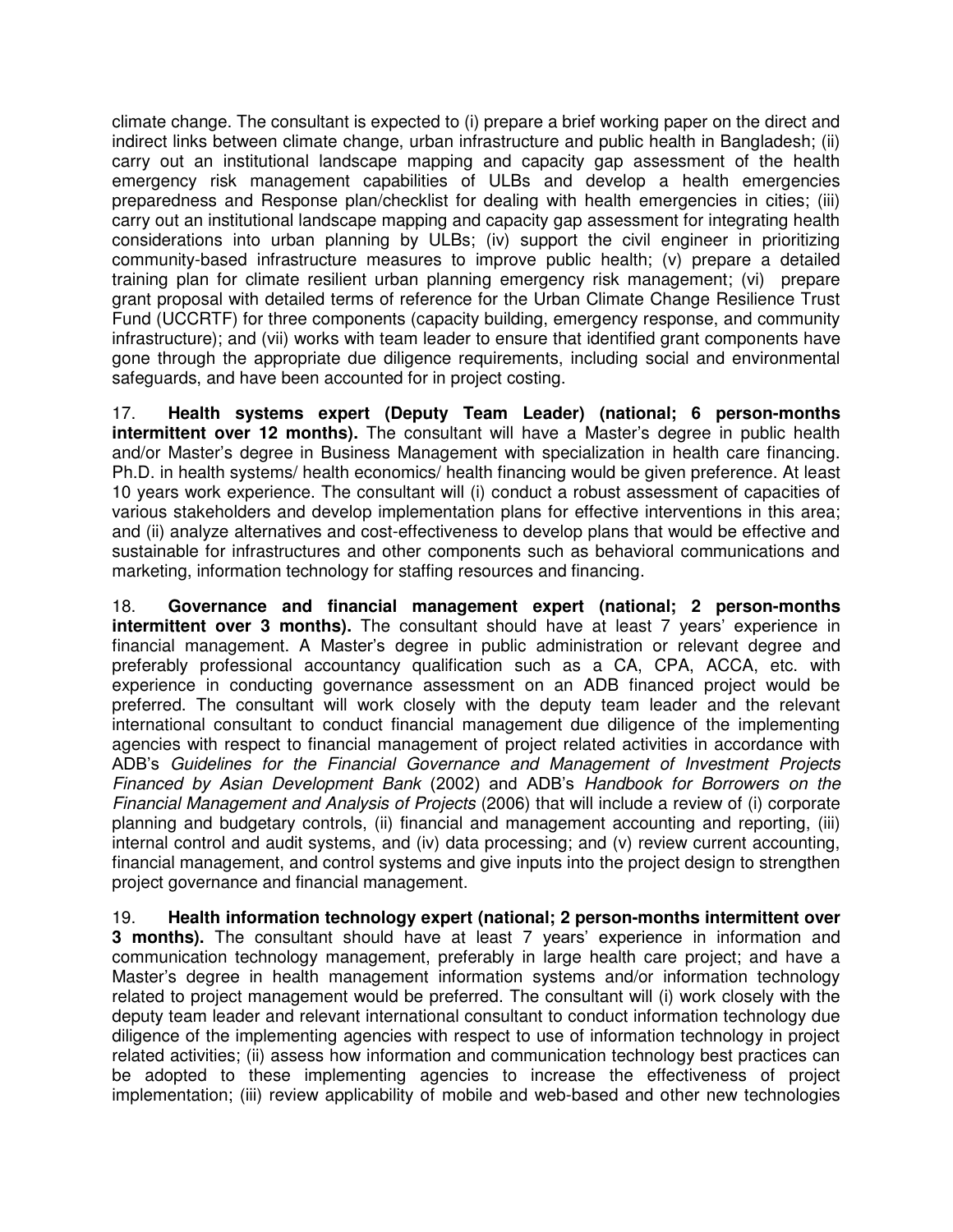for improvement of child and maternal care; and (iv) develop guidelines for implementing the project health management information system (HMIS) and management information system (MIS) using web-based DHIS2 platform. Based on the assessment, the consultant will propose technical assistance for integrating information and communication technology to improve project implementation into the project design.

20. **Monitoring and evaluation expert (national; 2 person-months intermittent over 3 months).** The consultant will have a relevant academic degree with at least 10 years of relevant experience. Previous work on an ADB or WB project will be given preference. The consultant will closely work with the deputy team leader and the relevant international consultant on all matters pertaining to monitoring and evaluation. In relation to the project outcomes and in discussion with the deputy team leader and the relevant international consultant, the expert will (i) collect and produce an analytic report on health service delivery and quality of service data from all three phases of the project; (ii) design the project results framework and performance monitoring mechanisms, to include: (a) reporting and visualization on the web-based HMIS and MIS; (b) forms and monitoring schedule; and (c) outputs and outcome monitoring requirements (based on discussions with ADB and all specialists); (iii) develop TORs for midline and endline household, facility, and qualitative surveys and routine and periodic monitoring of outputs and outcome; (iv) supervise surveys and investigations; (v) carry out monitoring as per agreed schedule; (vi) review and contribute to project completion reports of sub borrowers; and (vii) coordinate with health information technology experts to complete web-based HMIS and MIS platforms.

21. **Economist and finance expert (national; 2 person-months intermittent over 3 months).** The consultant will have a relevant academic degree with at least 10 years of relevant experience. Previous work on an ADB or WB project will be given preference. The key tasks will include, but not be limited to, the following: (i) review the methodology for conducting economic evaluation with sensitivity analyses of the project components in the sample urban local bodies (ULBs); (ii) review the estimate of the detailed economic project costs and identify all project economic benefits, considering them with and without project scenarios, as well as incremental and non-incremental benefits; (iii) support the climate change adaptation specialist to prioritize cost-effective community infrastructure investments in each city that most efficiently and economically address the rising burden from climate-sensitive diseases; (iv) conduct an economic and financial viability assessment of the subprojects; conduct an affordability analysis; (v) update/gather information in order to conduct a sample financial model for the project ULBs; (vi) conduct financial sustainability analysis including revenue and cost projections and calculations of WACC and FIRR for revenue generating subprojects in the sample towns to ensure that it complies with ADB's *Guidelines for the Financial Governance and Management of Investment Projects Financed by Asian Development Bank* (2002) and ADB's *Handbook for Borrowers on the Financial Management and Analysis of Projects* (2006); and (vii) identify any financial management issue that could affect project implementation and/or the sustainable operation of project investments and suggest mitigation strategies, to be incorporated either into project design or project implementation arrangements.

22. **Medical equipment expert (national; 2 person-months intermittent over 3 months).**  The consultant will have a relevant academic degree with at least 10 years of relevant experience. Previous work on an ADB or WB project will be given preference. The expert will (i) review the usefulness and appropriateness of the equipment supplied to health centers and referral hospitals under the UPHCSDP; (ii) identify the list of equipment, with detailed specifications, that will need to be procured to meet the proposed project objectives; (iii) assist in identifying pre-installation activities (including preparation of sites and training of staff) for the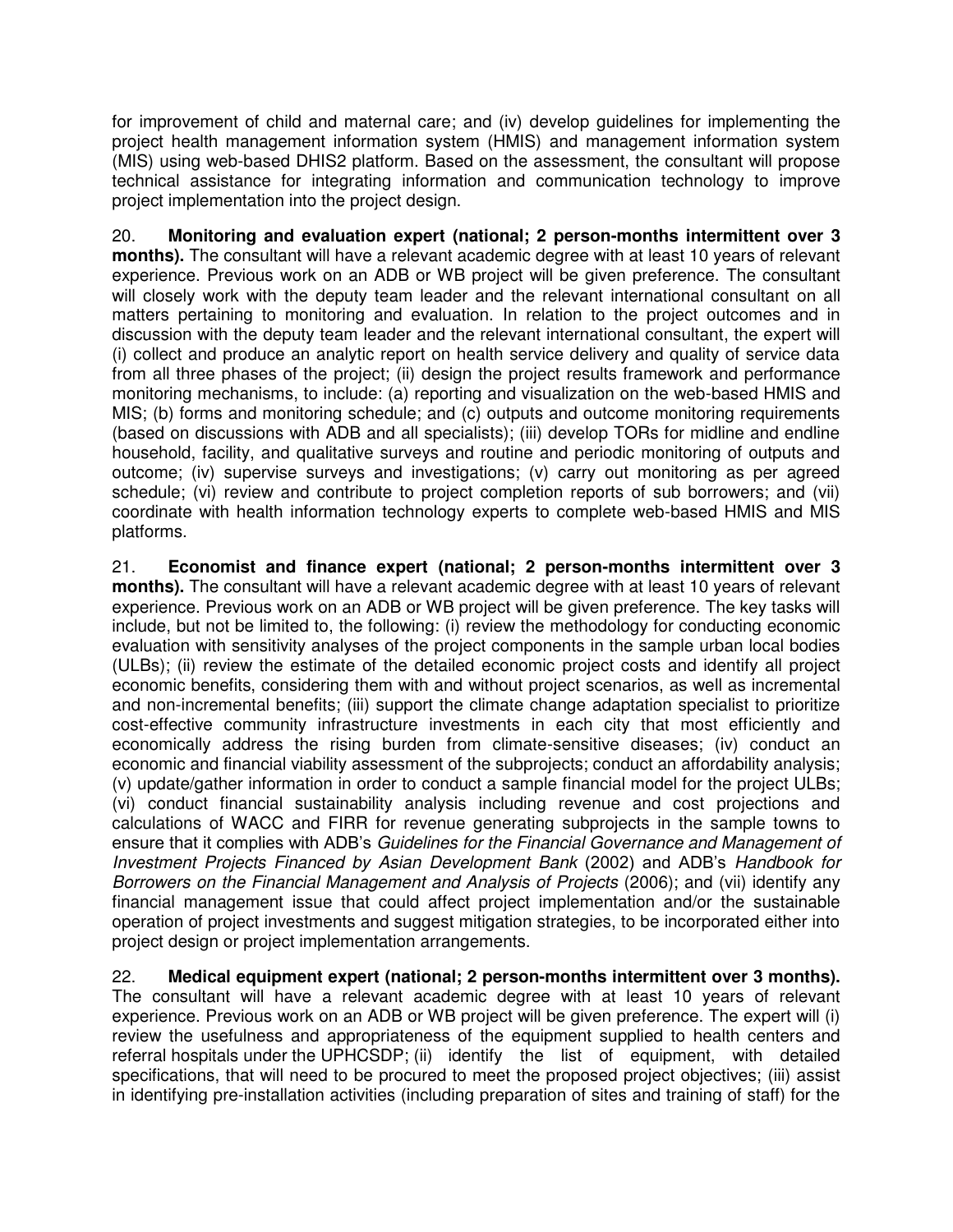different inputs to be supplied; (iv) prepare plans for effective procurement (including guidelines), delivery, maintenance, and storage; (v) suggest bidding packages for procuring equipment; and (vi) prepare bidding documents.

23. **Social development (gender) expert (national; 2 person-months intermittent over 3 months).** The consultant will have a relevant academic degree with at least 10 years of relevant experience. Previous work on an ADB or WB project will be given preference. The expert will (i) conduct gender analysis; (ii) provide inputs into different areas covered by other experts such as monitoring and evaluation, primary health care, poverty analysis; (iii) build on and update, taking into account lessons learned, the two-page, simplified, and project-specific gender action plan (GAP) based on gender analysis, and enhance the tools developed in UPHCSDP, i.e., (a) format for baseline data in view of the GAP, (b) format for target-setting against the baseline, and (c) format for monitoring the implementation of the GAP; and (iv) carry out an organizational and capacity needs assessment of the executing agency (Local Government Division) and the implementing agencies (city corporations and municipalities) in terms of their ability to support the implementation of pro-poor, social, and gender-related design features of the loan. Based on identified gaps, the expert will recommend a capacity development project of activities to participating civil society NGOs and private sector entities associated in the implementation of the proposed project.

24. **Civil engineer (Deputy Team leader) (national; 4 person-months intermittent over 4 months).** The consultant will have at least a Bachelor's degree in Civil Engineering. Masters in Civil Engineering will be preferred. The consultant will have at least 15 years work experience and should have previously worked as team leader on an ADB or World Bank financed project. The consultant must have experience in designing and supervising the construction of health facilities. The consultant will be responsible for the collective work of the infrastructure design arm and for timely preparation of all formal written reports the inception report, periodic progress reports, draft final report, and final report. The consultant will ensure the quality and timely outputs of the infrastructure design arm and will coordinate with various stakeholders of the project to ensure that various views of the stakeholders are incorporated. The consultant along with the other team members will: (i) review the existing designs of health facilities and the designs used in UPHCSDP and its previous phases for their usefulness, effectiveness, and cost; (ii) based on the review, design health centers and comprehensive reproductive health care referrals, including appropriate documentation, specifications, and schedule of rates; (iii) organizing a survey of all facilities proposed to be upgraded/constructed to assess the investment needs; (iv) check the findings of the survey of all facilities for the project and confirm the extent of work; (v) determine the most successful way to implement the refurbishment contracts; (vi) prepare packages of construction based on the project detailed project designs as agreed upon with the government; (vii) finalize design and documentation for the packages; the documents will be used for bidding, contracting, supervising, and administering implementation; and (viii) develop guidelines for proper building maintenance and estimate maintenance costs that need to be budgeted to maintain the physical conditions of health facilities.

25. **Structural design engineer (national; 3 person-months over 3 months).** The consultant will have a Bachelor's degree in Civil Engineering and at least 10 years' experience in design, supervision and management of large civil works. In consultation with the Deputy Team Leader (infrastructure design), the consultant will (i) supervise and carry out detailed designs of comprehensive reproductive health care (CHRC) and PHC centers/buildings, feasibility as well as detailed design and contract documentation; (ii) coordinate surveys and investigations required to complete the tasks; (iii) review operation and maintenance (O&M) practices; and (iv) any other design tasks as assigned.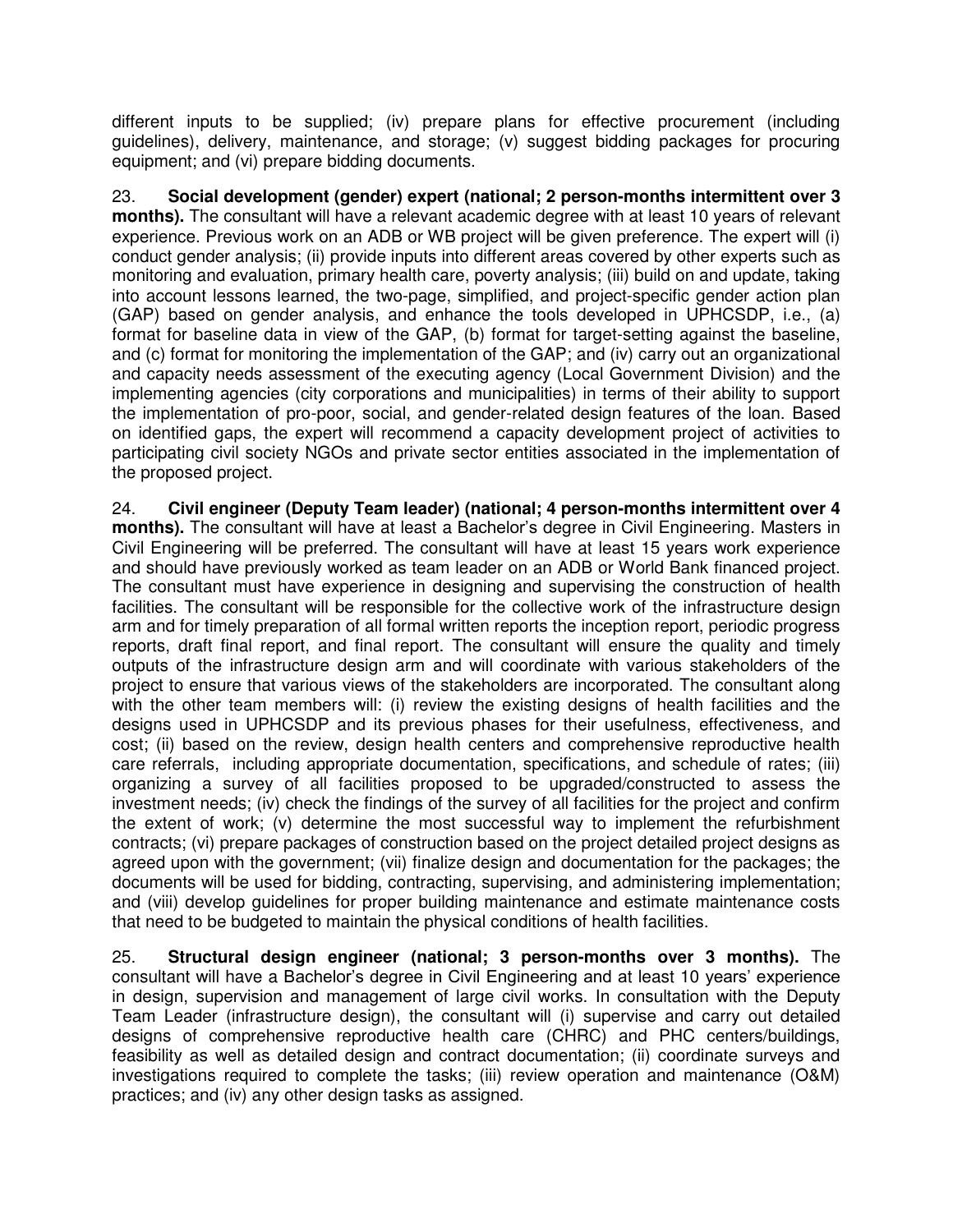26. **Environment expert (national; 2 person-months intermittent over 3 months).** The consultant will have a Master's degree in Environment Sciences with at least 7 years' experience in conducting environmental due diligence, preferably on ADB or WB financed projects. The expert will prepare, in collaboration with the engineers, environment assessment and review framework (EARF) and initial environmental examination (IEE) for the investment project, including grant-financed components, in accordance with the applicable ADB's policies, ADB operations manuals, guidelines, and additional instructions such as environmental and social audit and corrective action plans are required as per ADB's *Safeguard Policy Statement* Appendix 1 para 10; and prepare safeguard documents for the appraised investment project, including grant-financed components, in accordance with the applicable ADB's policies, ADB operations manuals, guidelines, and additional instructions.

27. **Social development (safeguards) expert (national; 2 person-months intermittent over 3 months).** The consultant will have a Master's degree in relevant social sciences with at least 10 years' experience in conducting environmental safeguards due diligence, preferably on ADB or World Bank financed projects. The expert will prepare, in collaboration with the engineers and in accordance with the applicable ADB's policies, ADB operations manuals, guidelines and additional instructions: (i) both involuntary resettlement and small ethnic communities safeguard plans and documents for investment projects, including grant-financed components; (ii) mitigation plans and documents for vulnerable populations at risk from climate impacts; (iii) a poverty reduction and social strategy; and (iv) strategy for participation and community mobilization in accordance with the applicable ADB's policies.

28. **Architect (national; 2 person-month intermittent over 3 months).** The consultant will have a Master's degree in Architecture with around 15 years' experience in design of terminals and facilities, and be conversant in international best practices in design of terminals and public utility structures. In consultation with the Deputy Team Leader (infrastructure design), the consultant will (i) conduct surveys and investigations required for area development- and facilitybased projects; (ii) complete feasibility analysis and designs for all elements (including working drawings); (iii) in consultation with other specialists, complete design and layout of facilities; (iv) in consultation with the engineers, prepare estimates for the activities proposed; and (v) review design elements of the bid documents for various components of the building elements.

29. **Infrastructure procurement and finance expert (national; 3 person-months over 3 months).** The consultant will have a Master's degree in Business management or finance or relevant discipline with at least 7 years' experience in managing procurement on large health or urban infrastructure projects. The consultant will work closely with the team and will (i) conduct a procurement assessment of implementing agencies; (ii) assist in developing bid documents for civil works pertaining to the project, including components financed by the proposed investment grant; and (iii) assist on aspects of advance procurement action for civil works.

30. **Individual consultants.** The second phase of the TA will be for bridging technical assistance, and further due diligence and support during the fact-finding mission. 3 personmonths of international and 16 person-months of national individual consultants would be utilized for advance procurement as well as other support that would be assessed during the fact-finding mission.

31. **PPP transaction expert (international; 1 person-month).** The consultant will have a Master's degree in business management or health care financing, with at least 10 years' experience. The consultant must have assisted in the transaction and/or design of PPPs in the health sector. The expert will review the PPP contract documents of the UPHCSDP and based on global best practices experience and stakeholder consultation, provide recommendations on